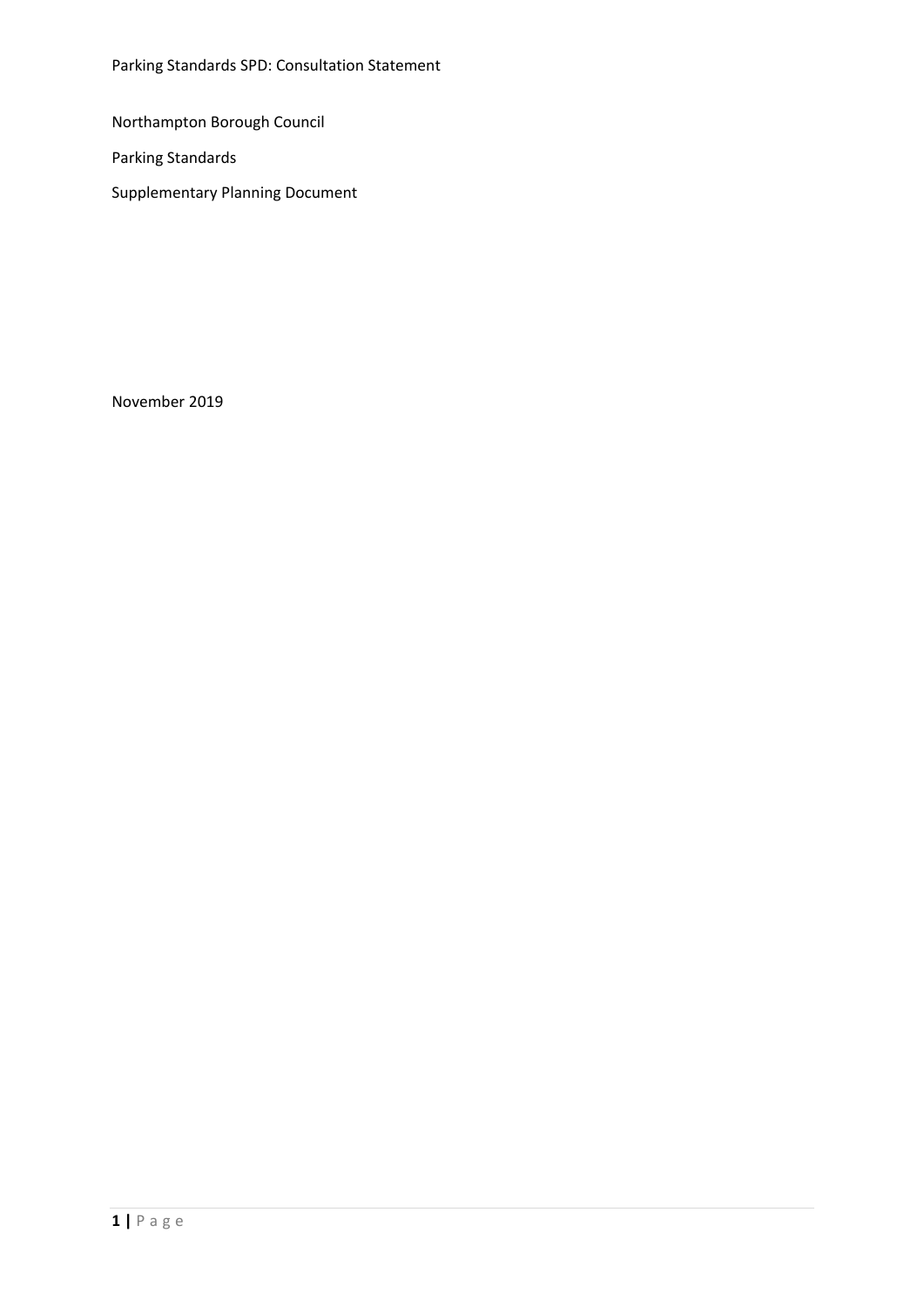

# **Contents**

|                | <b>Chapter</b>                                                        | Page number |
|----------------|-----------------------------------------------------------------------|-------------|
|                | Introduction                                                          | 3           |
|                |                                                                       |             |
| $\overline{2}$ | <b>Consultation Exercise</b>                                          | 3           |
|                |                                                                       |             |
| 3              | <b>Summary of Responses</b>                                           | 3           |
|                |                                                                       |             |
| Appendix 1     | <b>Public Notice</b>                                                  | 4           |
|                |                                                                       |             |
| Appendix 2     | Summary of Responses, Officer Comments and Proposed<br><b>Changes</b> | 5           |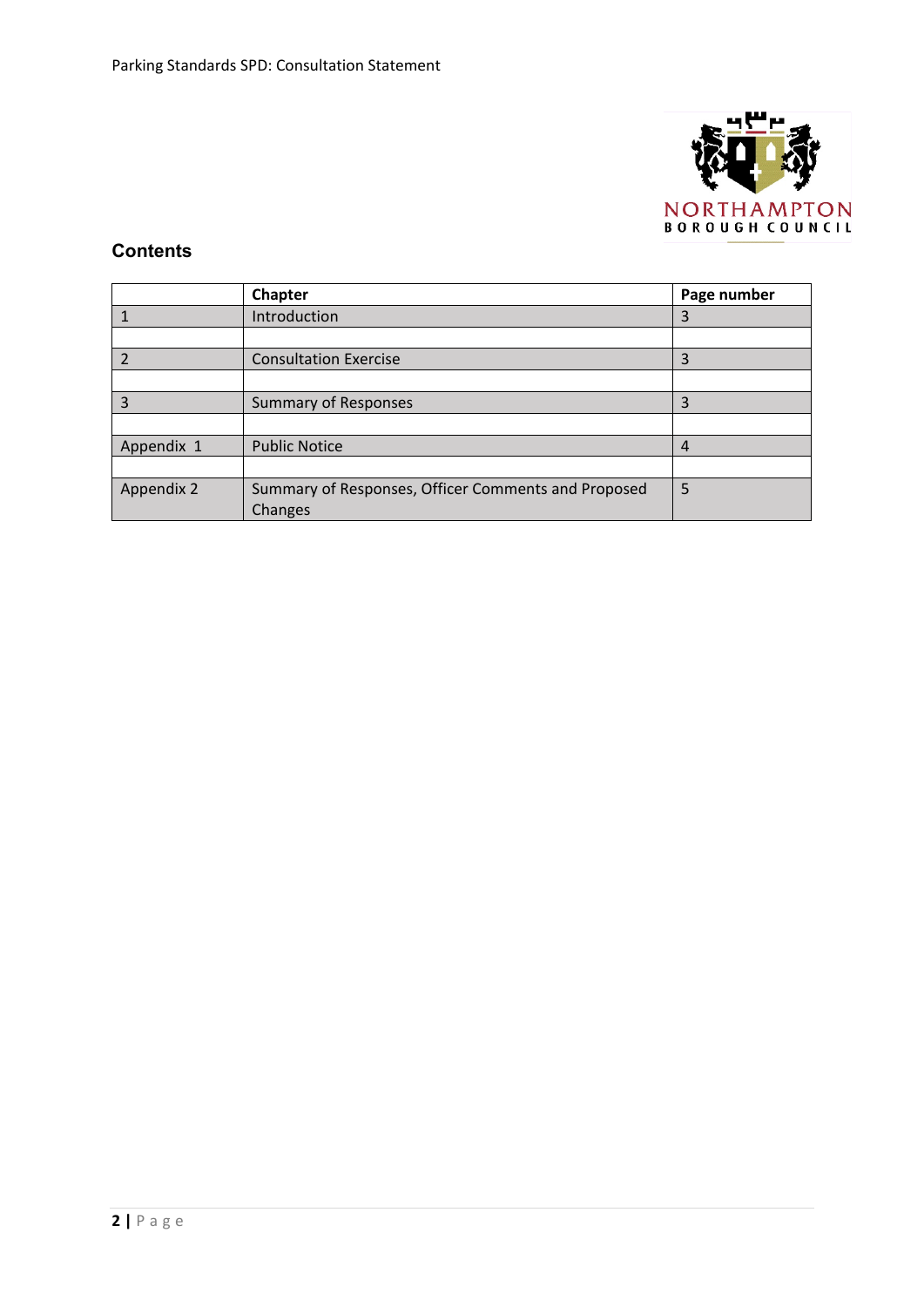### **Introduction**

Supplementary Planning Documents (SPDs) expand upon specific policies within the Development Plan Document Framework with a more detailed wording for that policy and evidence base to support it. The National Planning Policy Framework (NPPF) states that SPDs can be material considerations in planning decisions.

The Parking Standards SPD provides guidance on the appropriate amount of car parking necessary to support new development and expands upon policy 28 of the Northampton Local Plan Part 2 (Submission Draft 2019).

In accordance with Regulation 13 of the Town and Country Planning (England) Regulations 2012, the draft SPD was subject to a six week public consultation period between 8<sup>th</sup> August and 3<sup>rd</sup> October (5pm).

This statement of consultation analyses the consultation that was undertaken by the Council, provides a summary of representations received and the Council's responses to these representations.

#### **Consultation Exercise**

The formal 6 week consultation for stakeholders and the community took place between 8<sup>th</sup> August and 3<sup>rd</sup> October. Letters/emails were sent to statutory consultees, Members and those with an interest in parking standards, and provided further information about the draft SPD and where more information could be found. Copies of key documents were made available at the Council offices and public libraries in Northampton, in all cases feedback forms were made available. This information was included on the public notice which was sent to each consultee.

#### **Summary of Responses**

In total, 10 responses were received via completed feedback forms, letters and email. A full schedule of consultation responses for the SPD, with the Council's response, can be found in Appendix 2.

A number of comments have been made which have implications for the scope and content of the document, resulting in amendments to the draft SPD. The changes provide further clarification and guidance on the key principles in relation to parking standards in the Borough. On adoption, the SPD will be a material consideration in the determination of planning applications.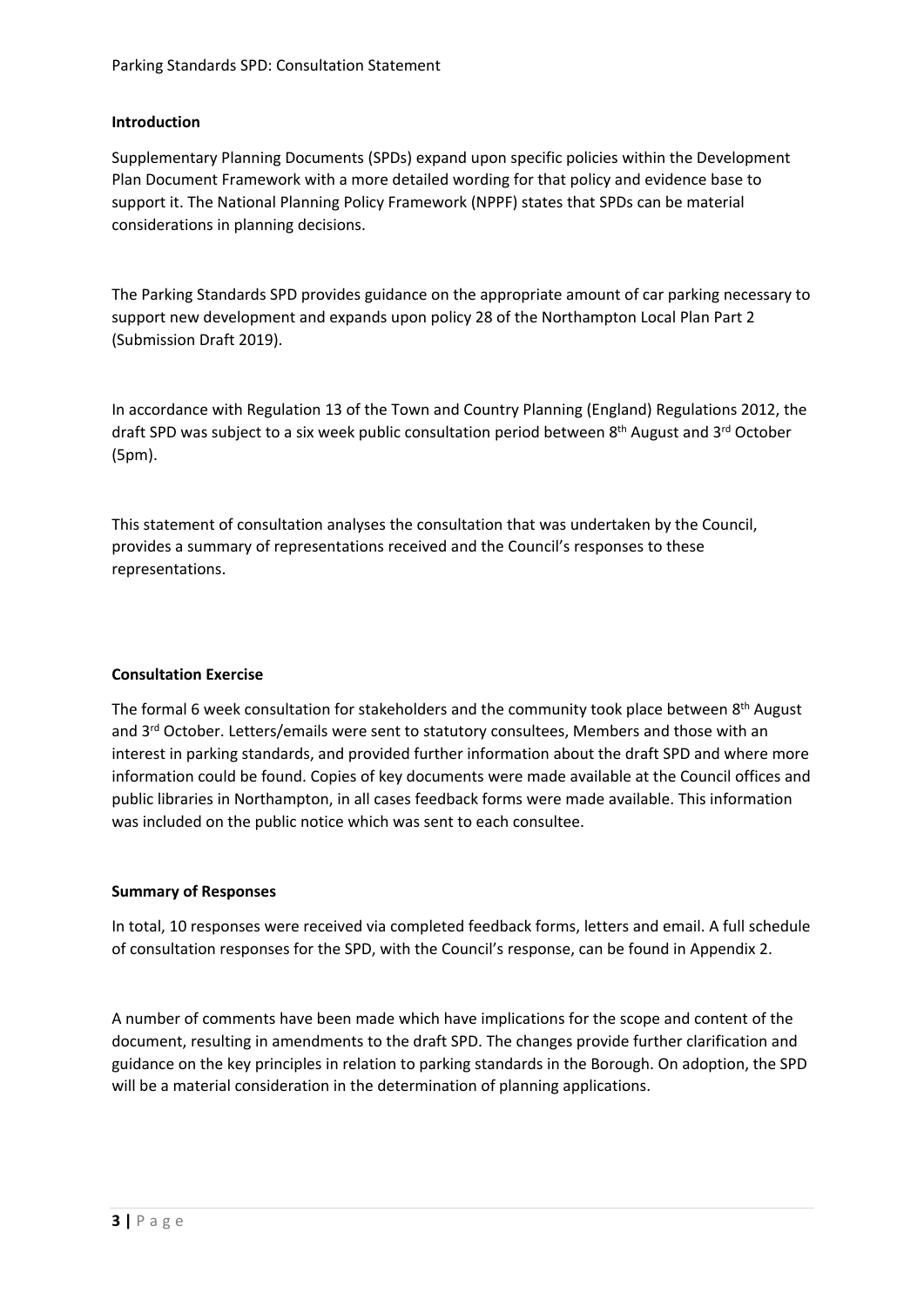#### **Appendix 1: Public Notice**



ì, If you have any questions regarding the<br>Supplementary Planning Documents, please<br>contact the Planning Policy Team by email: ×  $\frac{1}{n}$ planningpolicy@northempton.gov.uk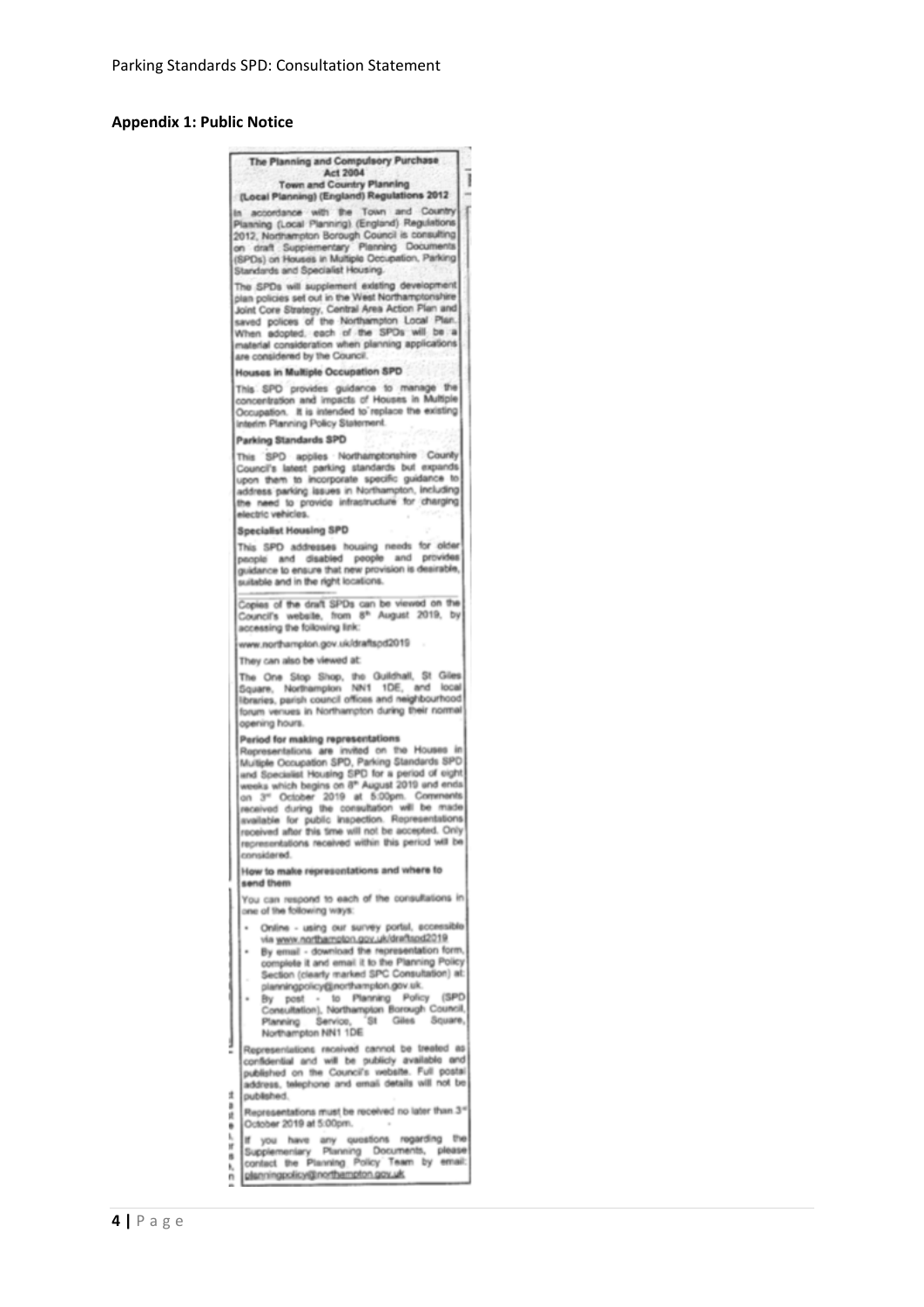| Reference    | <b>Name</b>          | Organisation                                                                    | <b>Draft SPD Section</b>                                                                                   | <b>Summary of comments</b>                                                                                                                                                                                                                                                                                                                                                                                                                                                                                                                                                                                                                                                                                                                                                 | <b>Officer Response</b>                                                                                                                                                                                                                                                                                                                                                                                                                         | <b>Change to SPD</b>                                                                                                           |
|--------------|----------------------|---------------------------------------------------------------------------------|------------------------------------------------------------------------------------------------------------|----------------------------------------------------------------------------------------------------------------------------------------------------------------------------------------------------------------------------------------------------------------------------------------------------------------------------------------------------------------------------------------------------------------------------------------------------------------------------------------------------------------------------------------------------------------------------------------------------------------------------------------------------------------------------------------------------------------------------------------------------------------------------|-------------------------------------------------------------------------------------------------------------------------------------------------------------------------------------------------------------------------------------------------------------------------------------------------------------------------------------------------------------------------------------------------------------------------------------------------|--------------------------------------------------------------------------------------------------------------------------------|
| <b>PS001</b> | <b>Kerrie Ginns</b>  | <b>Environment</b><br><b>Agency</b>                                             | General                                                                                                    | We have no comments to make<br>on the Draft Parking Standards<br><b>SPD</b>                                                                                                                                                                                                                                                                                                                                                                                                                                                                                                                                                                                                                                                                                                |                                                                                                                                                                                                                                                                                                                                                                                                                                                 |                                                                                                                                |
| <b>PS002</b> | <b>Sharon Henley</b> | <b>Crime Prevention</b><br>Design Adviser,<br>Northamptonshire<br><b>Police</b> | 3.12 Parking<br><b>Courts</b><br>Principle 6 Cycle<br>parking<br><b>4.5 Non residential</b><br>development | 3.12 Parking Courts.<br>Parking courts are not approved<br>of by the police service for the<br>following reasons:- they<br>introduce access to the<br>vulnerable rear elevations of<br>dwellings where burglary is<br>mostly perpetrated; in private<br>developments the areas are<br>often unlit; ungated courtyards<br>provide areas of concealment<br>which encourages anti-social<br>behaviour. Where considered<br>absolutely necessary they must<br>be protected by a gate. Any<br>boundaries abutting the court<br>must reduce opportunities for<br>climbing. Please further define<br>'secure' as listed in principle 2.<br>This should include a<br>requirement to gate which is<br>national police policy.<br>Principle 6 Cycle Parking in an<br>apartment block | Paragraph 3.12<br>specifies that<br>provision of<br>parking courts<br>must uphold<br>security<br>standards. The<br>policy specifies<br>that properties<br>must be well-lit.<br>The concern<br>regarding areas of<br>concealment<br>concern is valid<br>but, to some<br>extent, mitigated<br>by the fact that<br>the parking court<br>must be<br>observable by the<br>properties they<br>serve. It is agreed<br>that parking<br>courts should be | A further<br>criterion has<br>been added to<br>Principle 2 to<br>ensure that<br>parking courts<br>are gated where<br>possible. |

## **Appendix 2: Representations made, officer response and changes to SPD**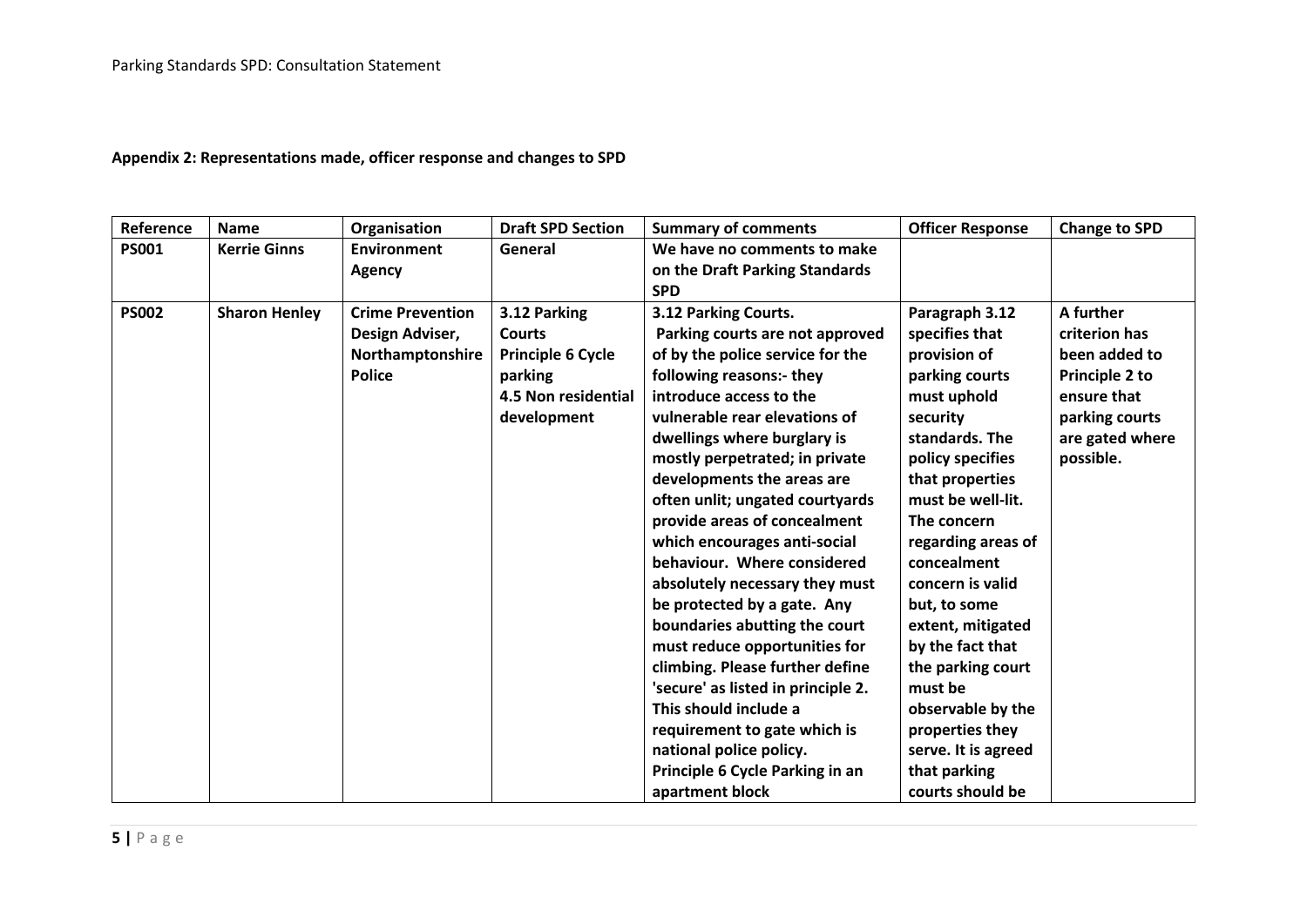|              |                |                                                       |         | <b>External communal bike stores</b><br>should be brick built with a<br>secure lockable door unless<br>located in a securely gated rear<br>amenity area when a covered<br>shelter is acceptable. Internal<br>bike stores within blocks of flats<br>are preferred and should be<br>fitted with a key to thumb turn<br>lock.<br>4.5 Non-residential development<br>A bike stand which encourages<br>the user to lock both wheels and<br>the cross bar to the stand rather<br>than just the cross bar is<br>recommended. | gated if possible,<br>but, depending on<br>the nature of the<br>application site, it<br>might not always<br>be practical.<br>Principle 6<br>specifies that<br>communal cycle<br>parking stores in<br>apartment blocks<br>should be<br>provided within<br>the fabric of the<br>building and<br>should be brick<br>built.<br>It is accepted best<br>practice in<br>transport policy<br>that Sheffield<br><b>Stands are used</b><br>for cycle parking. |             |
|--------------|----------------|-------------------------------------------------------|---------|-----------------------------------------------------------------------------------------------------------------------------------------------------------------------------------------------------------------------------------------------------------------------------------------------------------------------------------------------------------------------------------------------------------------------------------------------------------------------------------------------------------------------|-----------------------------------------------------------------------------------------------------------------------------------------------------------------------------------------------------------------------------------------------------------------------------------------------------------------------------------------------------------------------------------------------------------------------------------------------------|-------------|
| <b>PS003</b> | (Not provided) | <b>Resident or</b><br>member of the<br>general public | General | Please, please, please do<br>something about the amount of<br>HMOs in the Abington area. The<br>streets are disgusting.<br>Permit parking is needed or at<br>the very least spaces should be<br>painted on the roads to prevent<br>appalling parking.<br>Open up the weird areas of<br>private land that are used to gain                                                                                                                                                                                             | Appropriate<br>amounts of<br>residential car<br>parking must be<br>provided for new<br>residential<br>development. For<br>existing residential<br>development,<br>including HMOs,                                                                                                                                                                                                                                                                   | <b>None</b> |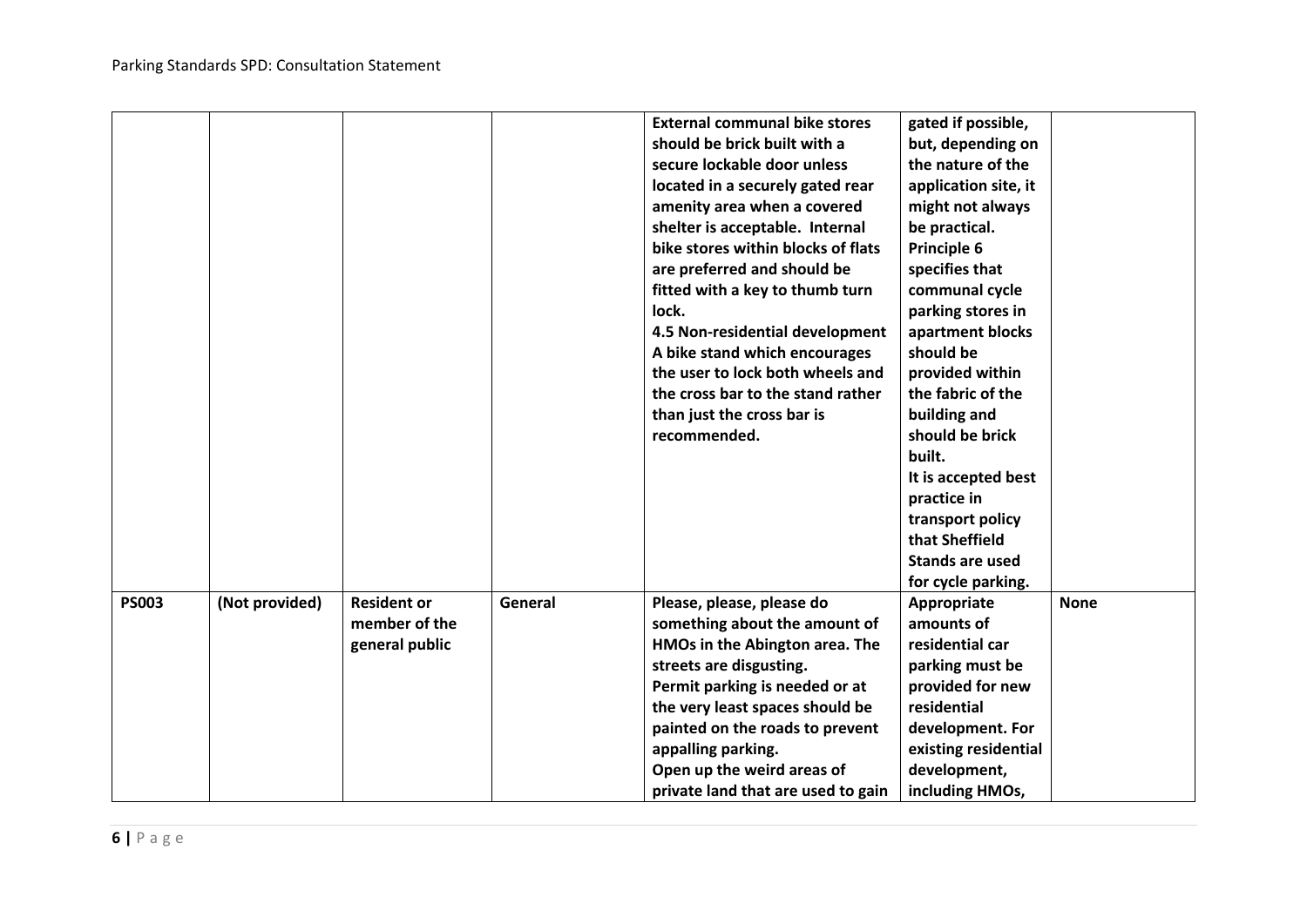|              |                        |                       |     | parking tickets funds, so          | the County Council     |             |
|--------------|------------------------|-----------------------|-----|------------------------------------|------------------------|-------------|
|              |                        |                       |     | residents can actually park.       | has a standard of      |             |
|              |                        |                       |     | Apply common sense. A HMO of       | one on-plot car        |             |
|              |                        |                       |     | 5 people should NOT be allowed     | parking space per      |             |
|              |                        |                       |     | on a street of 3 bedroomed         | bedroom. A             |             |
|              |                        |                       |     | terraced houses with on street     | parking survey has     |             |
|              |                        |                       |     | parking only. Why is this being    | to be conducted if     |             |
|              |                        |                       |     | approved? No consideration to      | this is not            |             |
|              |                        |                       |     | residents.                         | possible.              |             |
| <b>PS004</b> | <b>Mike Billingham</b> | <b>Great Houghton</b> | 1.6 | The Council is most concerned to   | Northampton            | <b>None</b> |
|              |                        | <b>Parish Council</b> |     | read of the recognition for public | <b>Borough Council</b> |             |
|              |                        |                       |     | transport to reduce car traffic,   | recognises the         |             |
|              |                        |                       |     | yet also aware of the numerous     | Government's           |             |
|              |                        |                       |     | cuts in bus services that have     | intention to           |             |
|              |                        |                       |     | recently been implemented          | increase usage of      |             |
|              |                        |                       |     | including cancellation of the bus  | public transport.      |             |
|              |                        |                       |     | service to Great Houghton and a    |                        |             |
|              |                        |                       |     | number of other nearby villages.   | Paragraph 5.4          |             |
|              |                        |                       |     | The council welcomes the           | requires the           |             |
|              |                        |                       |     | proposed development of park &     | design of new          |             |
|              |                        |                       |     | ride schemes on all major roads    | developments to        |             |
|              |                        |                       |     | into town and would seek that      | accommodate the        |             |
|              |                        |                       |     | the parking element be free of     | move towards           |             |
|              |                        |                       |     | charge and that all bus passes are | electric vehicles,     |             |
|              |                        |                       |     | recognised for onward travel in    | however we             |             |
|              |                        |                       |     | order to ensure that elderly       | cannot dictate         |             |
|              |                        |                       |     | residents forced to use their cars | requirements for       |             |
|              |                        |                       |     | due to no longer having a bus      | already existing       |             |
|              |                        |                       |     | service do not have the burden of  | development.           |             |
|              |                        |                       |     | additional travel costs.           |                        |             |
|              |                        |                       |     | The council would seek that        |                        |             |
|              |                        |                       |     | action is taken to ensure that     |                        |             |
|              |                        |                       |     | retrospective requirement for EV   |                        |             |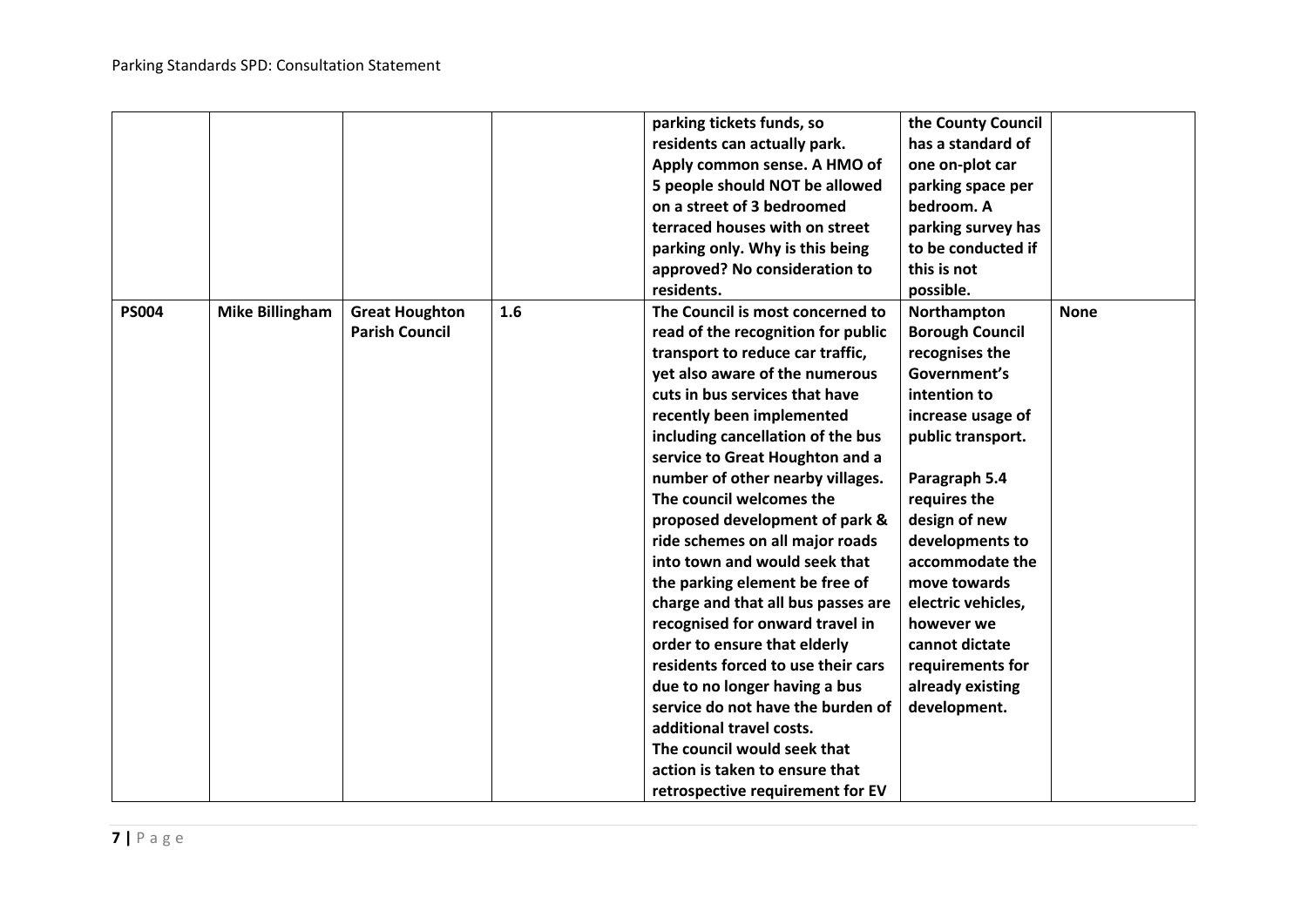|              |                        |                                                    |                   | charging points is provided for,<br>especially those in older<br>properties with only on-road<br>parking facilities.                                                                                                                                                                                                                                                        |                                                                                                                                                                                                                                                                                                                                     |             |
|--------------|------------------------|----------------------------------------------------|-------------------|-----------------------------------------------------------------------------------------------------------------------------------------------------------------------------------------------------------------------------------------------------------------------------------------------------------------------------------------------------------------------------|-------------------------------------------------------------------------------------------------------------------------------------------------------------------------------------------------------------------------------------------------------------------------------------------------------------------------------------|-------------|
| <b>PS005</b> | <b>Mike Billingham</b> | <b>Great Houghton</b><br><b>Parish Council</b>     | 3.4               | The Council would seek that<br>there is a requirement to ensure<br>that all on plot parking areas are<br>designed to allow and ensure<br>sufficient and appropriate<br>drainage to protect against<br>flooding and chemical<br>contamination.                                                                                                                               | <b>Drainage matters</b><br>are normally<br>taken into account<br>as part of the<br>surface water<br>drainage scheme<br>for new<br>developments.<br><b>Chemical</b><br>contamination is<br>taken into account<br>if the Environment<br>Agency have made<br>the Council aware<br>of a concern<br>relating to the<br>application site. | <b>None</b> |
| <b>PS006</b> | <b>Ann Plackett</b>    | <b>Town Centre Area</b><br><b>Action Committee</b> | 3.20; Principle 5 | The Committee is supported by<br>the Borough Council and its role<br>is to comment on planning<br>applications and other matters<br>related to the town centre<br>conservation areas. We are a<br>statutory consultee on planning<br>matters and have been a<br>continuous voice on heritage<br>matters in the town for over 20<br>years.<br>The Committee broadly supports |                                                                                                                                                                                                                                                                                                                                     |             |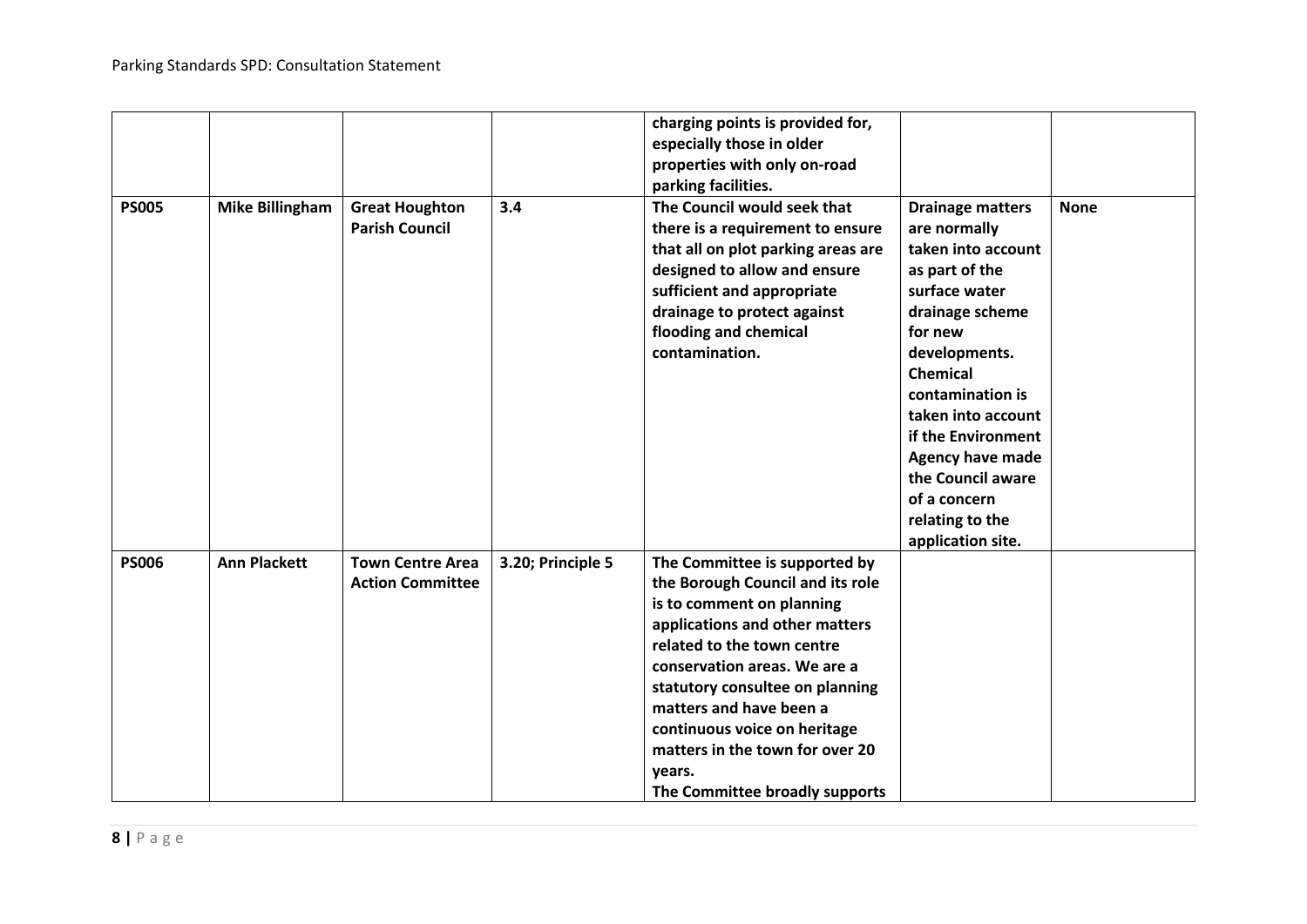|              |                      |                         |         | the draft SPD. In sensitive           |                          |                        |
|--------------|----------------------|-------------------------|---------|---------------------------------------|--------------------------|------------------------|
|              |                      |                         |         | locations, such as conservation       |                          |                        |
|              |                      |                         |         | areas, there is a need for good       |                          |                        |
|              |                      |                         |         | garage design as set out in           |                          |                        |
|              |                      |                         |         | paragraph 3.20. In the case of        |                          |                        |
|              |                      |                         |         | HMOs (paragraph 3.33), on street      |                          |                        |
|              |                      |                         |         | parking is often unavoidable in       |                          |                        |
|              |                      |                         |         | the conservation areas, such as       |                          |                        |
|              |                      |                         |         | the Boot and Shoe Conservation        |                          |                        |
|              |                      |                         |         | Area. Thus, the Committee             |                          |                        |
|              |                      |                         |         | supports Principle 5 and the          |                          |                        |
|              |                      |                         |         | reference to Principle 3 of the       |                          |                        |
|              |                      |                         |         | draft HMO SPD.                        |                          |                        |
| <b>PS007</b> | <b>Martin Seldon</b> | <b>Highways England</b> | General | <b>Highways England have no</b>       |                          |                        |
|              |                      |                         |         | comments to make.                     |                          |                        |
| <b>PS008</b> | <b>Emilie Carr</b>   | <b>Historic England</b> | General | Reference to design is welcomed.      |                          | This advice is         |
|              |                      |                         |         | However potential impact on           |                          | welcomed and           |
|              |                      |                         |         | heritage assets should also be        |                          | changes have           |
|              |                      |                         |         | included, as an example, such as      |                          | been made to           |
|              |                      |                         |         | reference to sensitive design of      |                          | Principle 1:           |
|              |                      |                         |         | parking areas within                  |                          | <b>Residential Car</b> |
|              |                      |                         |         | <b>Conservation Areas.</b>            |                          | Parking.               |
| <b>PS009</b> | <b>Gary Youens</b>   | <b>Duston Parish</b>    | General | <b>Duston Parish Council supports</b> | Northamptonshire         | <b>None</b>            |
|              |                      | Council                 |         | the draft Parking Standards SPD.      | <b>County Council</b>    |                        |
|              |                      |                         |         | However, there should be at           | <b>Parking Standards</b> |                        |
|              |                      |                         |         | least 1 parking space per             | set requirement          |                        |
|              |                      |                         |         | bedroom (excluding the garage).       | for 1 space per          |                        |
|              |                      |                         |         | A single parking space should be      | dwelling and 1           |                        |
|              |                      |                         |         | 3 metres in width and 6.5 metres      | parking space per        |                        |
|              |                      |                         |         | in length. An enclosed parking        | bedroom for a            |                        |
|              |                      |                         |         | space should 3.5 metres in width      | house in multiple        |                        |
|              |                      |                         |         | and 6.5 metres in length. A           | occupation.              |                        |
|              |                      |                         |         | double parking space should be 6      |                          |                        |